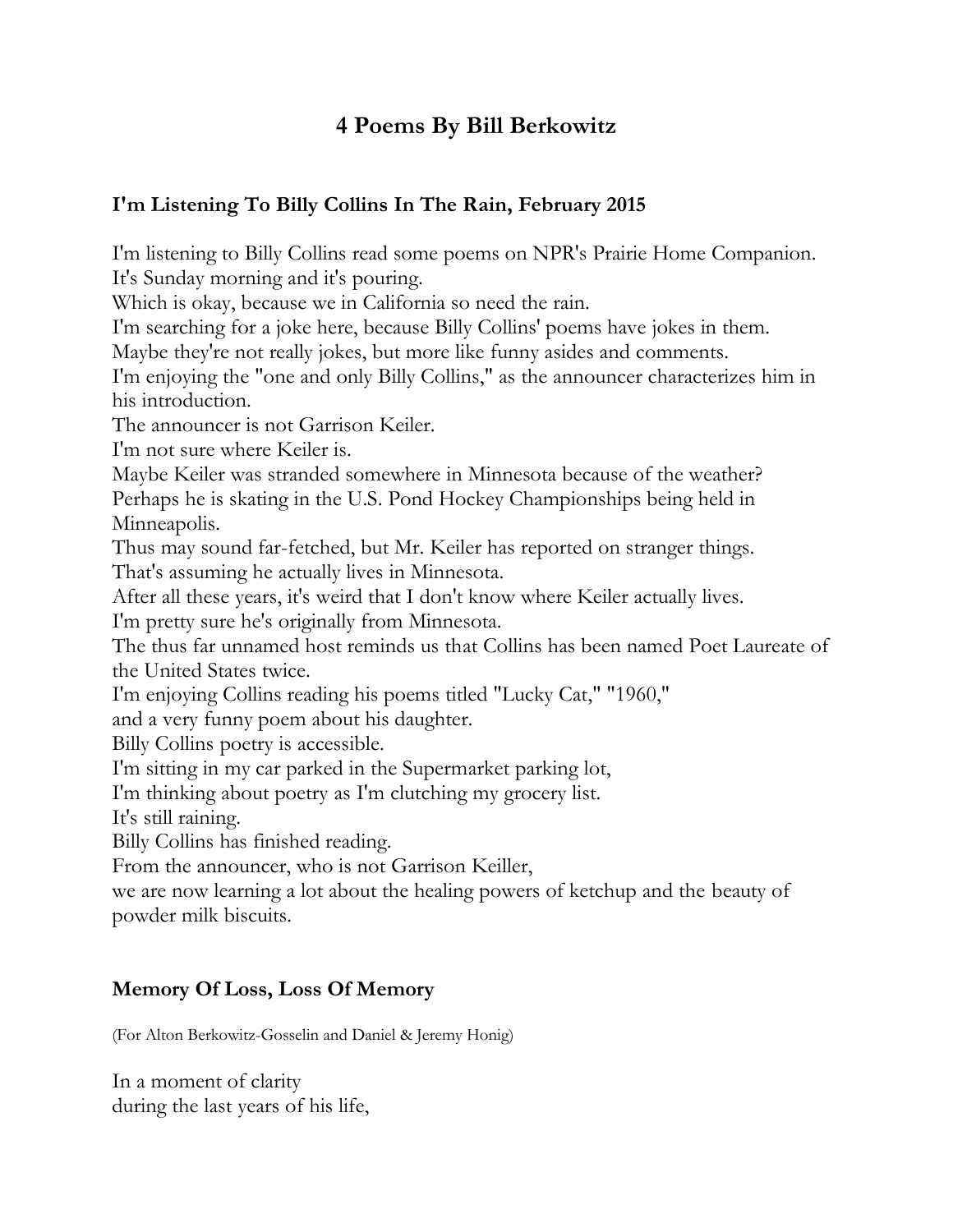Edwin Honig sat in his leather rocking chair looking out his window. One day he looked up and said, "I think I see memories in the leaves of the trees." So much depends on memory. Even if it distorts and deserts you in times of need. The words are fuzzy, The pictures hazy. Forgetting is not as hard as it might seem. Where do memories go? Do they disappear into some unknown place, some distinct space? I will tell my grandson stories while I can still remember them. Carrying him from station-to-station in a small downtown Northampton apartment and singing made-up songs. The apple slices story; peeling the skin and slicing the apple so he could woggle around the living room with a slice in each hand. Backboard...basket, backboard...basket; hoops dreams in the living room. Living with Alzheimer's, Edwin Honig, poet, essayist, translator, teacher, struggled to remember how to remember.

He died with his memories locked inside.

## **I Walk The Hills In Solitude**

I walk the hills in solitude except for the radio blasting in my ears.

I walk the hills in solitude except for the tree men cutting down the wayward eucalyptus.

I walk the hills in solitude except for the PG & E workers climbing light poles.

I walk the hills in solitude except for the nimble bus drivers snaking their way through all-to-narrow streets.

I walk the hills in solitude except for hearing John who bellows out a greeting from his window.

I walk the hills in solitude except for the dogs barking.

I walk the hills in solitude except for the cars I dodge as they back out of their driveways.

I walk the hills in solitude except for greeting neighbors walking their dogs. I walk the hills in solitude except for the voices of loved ones steering their way through my head.

I walk the hills in solitude